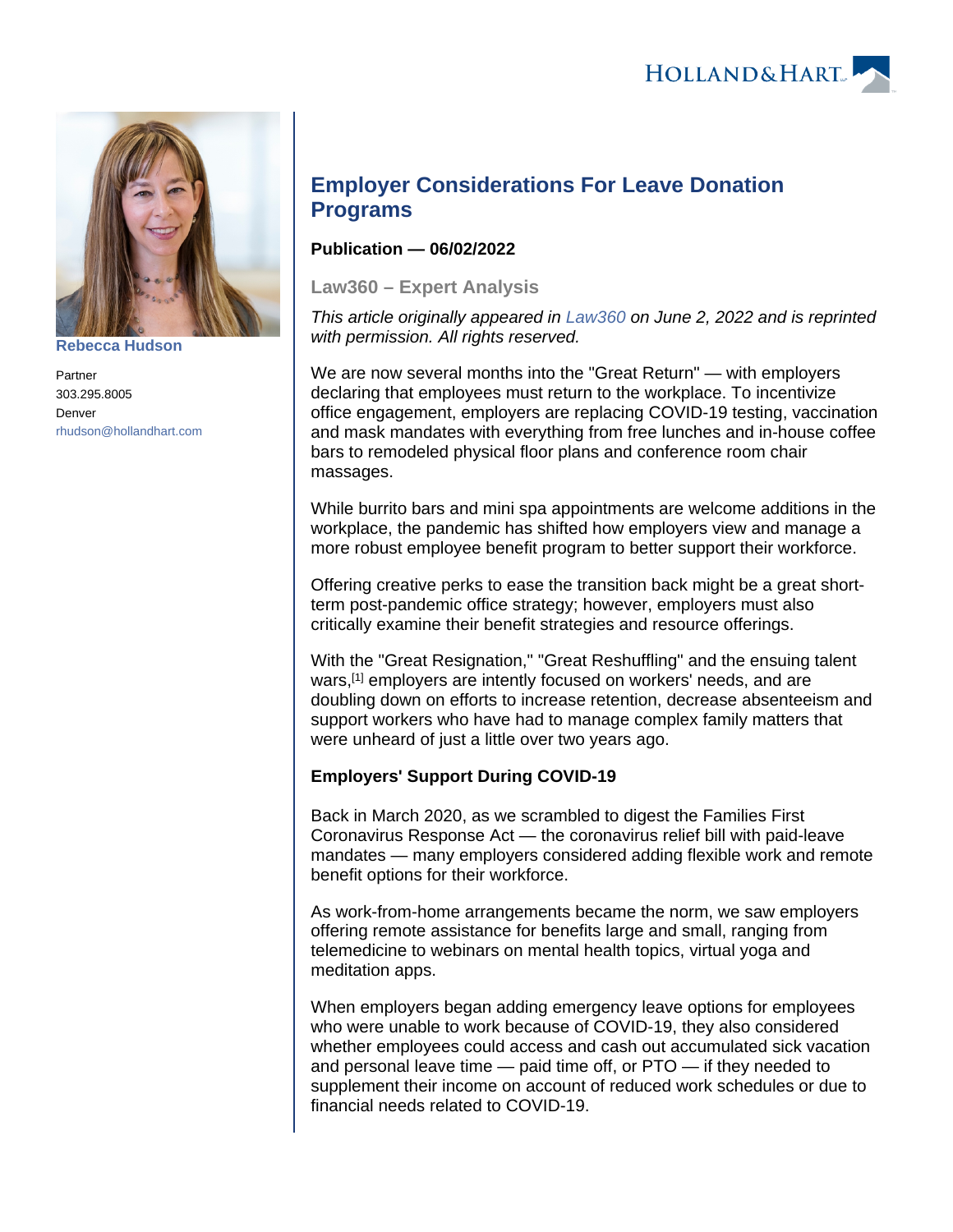

Permitting employees' discretion to cash out an accrued PTO bank as a source of funds would normally convert that PTO bank immediately to taxable income under the principles of constructive receipt. This tax concept provides that an employee is constructively in receipt of income and therefore, the income is currently taxable — as soon as the right to receive the cash becomes fixed.

For example, if an employee had the right to convert his or her PTO bank to cash, the constructive receipt rules would require the employee to take into current income the value of the PTO bank, regardless of whether the employee actually chooses to convert the bank to cash.

Because of these rules, an employer typically may only permit employees the right to convert PTO to cash for paid time off that has not yet accrued, e.g., PTO earned in a subsequent calendar year.

By making an election to cash out PTO before it is earned, the employee avoids the constructive receipt tax issue.

To help support employees during the height of the pandemic, employers considered offering employees a one-time window to make an accrued PTO bank accessible for cash out.

Given the unprecedented circumstances, practitioners had hoped the [IRS](https://www.law360.com/agencies/internal-revenue-service) would back away from the constructive receipt rule, and permit employees a one-time cash-out window in which they could convert all, or some portion of, a PTO bank to cash.

Unfortunately, the IRS did not budge on the constructive receipt rules applicable to PTO cash-outs, forcing employers to devise other creative solutions for accrued PTO banks.

### **What Are Leave Donation Programs?**

Employers came up with alternative options, including implementation of a leave-donation program.[2] While not a new concept, PTO donation became more popular because of COVID-19, and continues to be attractive as an employer-sponsored program.

Leave donation allows employees to donate accrued PTO to a general leave bank, which can then be used by fellow employees who have exhausted all paid leave available to them.

PTO donation arrangements are employee-friendly programs that benefit both the sponsoring employer by getting accrued PTO off their books — a nice alternative to a "use it or lose it" rule, which requires employees to forfeit any unused accrued vacation — while creating an opportunity for employees to help their fellow employees.

Leave donation programs are simple in concept; however, many employers miss some of the program nuances that allow leave to be donated without negative tax consequences to the donating employee.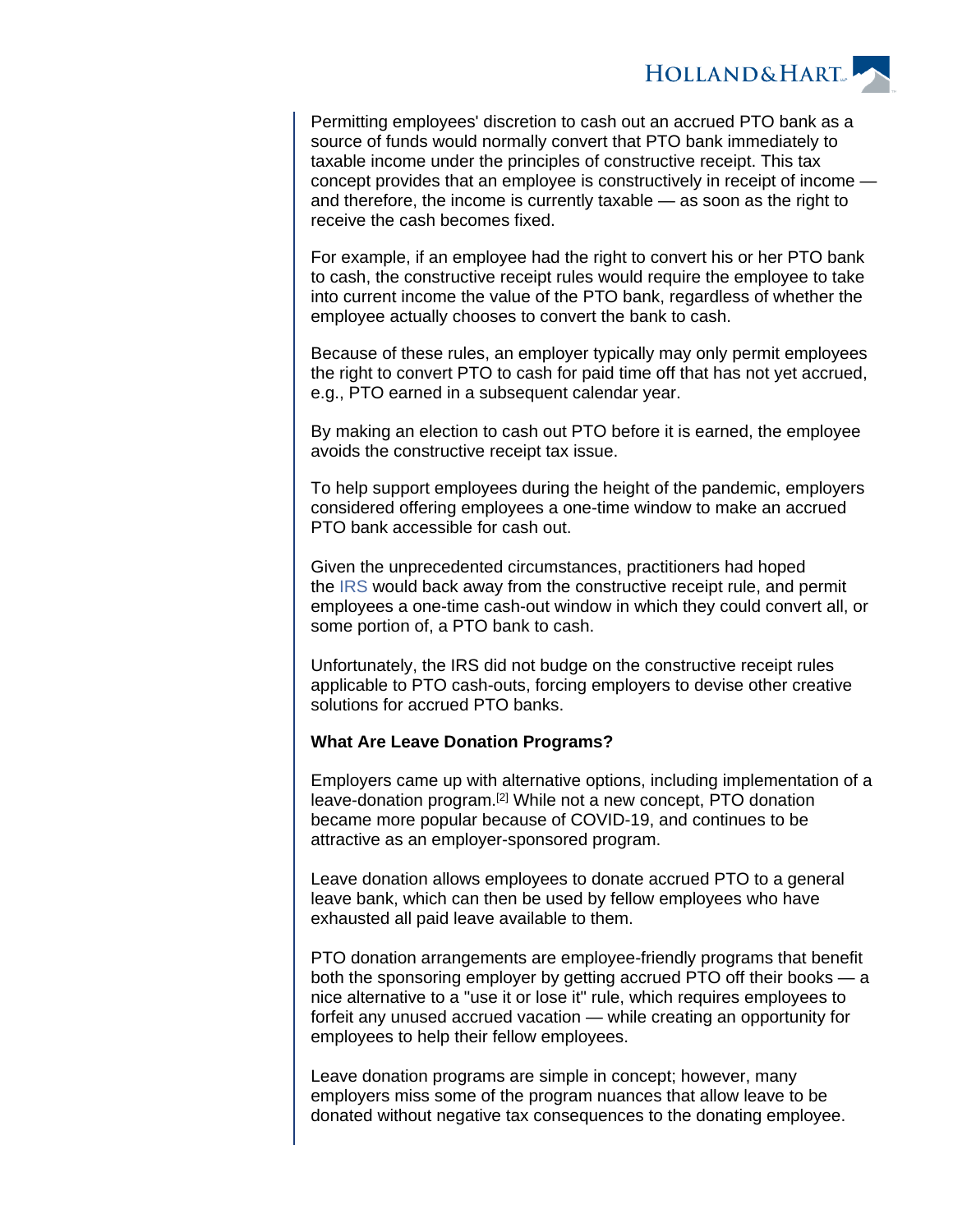**HOLLAND&HART** 

Generally, any leave donated by one employee to another would result in taxable income to both parties. The IRS allows two exceptions: leave used for either (1) a medical emergency or (2) by an employee affected by a major disaster. Both of these are terms defined in IRS guidance.

If leave is donated in either situation, there is no adverse tax consequence to the donor. However, the recipient employee will always be taxed on the leave received.

#### **State Law Considerations**

While federal law allows employees to donate either sick leave or vacation pay to be used as paid time off, state laws applicable to sick leave are complicated and vary nationally.

For example, in California, paid sick leave is a statutory benefit under the Healthy Workplaces, Healthy Families Act. This law applies to employees who work in California for 30 or more days in a year for the same employer, and who have satisfied a 90-day waiting period.

Because California's Healthy Families Act is intended to ensure that employees have sufficient sick time during the year to take paid leave for themselves or their family members, employers in California should be very careful to permit only the donation of sick leave accumulated in excess of mandated sick leave time.

California employers may also consider capping the number of hours of sick leave donation, ensuring that employees retain time off in the event an unexpected circumstance arises.

Additionally, some states, such as Idaho and Utah, consider both vacation leave and sick leave a creature of contract between the employee and employer. In those states, it likely would be permissible for an employee to voluntarily donate sick leave, subject to written direction and consent by the employee.

But even if state law permits donating sick time, there may be municipalities within a state with different rules. It is important for employers to conduct a sick leave survey in the applicable states and jurisdictions before deciding to implement a sick leave donation program.

Alternatively, to avoid entanglements with state sick leave rules, employers may consider permitting employees to only donate vacation time.

Keep in mind, however, that there are other states, such as Montana and Nebraska, that view vacation as wages that cannot be forfeited. An employer in one of these states will want to carefully document in writing that the employee has voluntarily agreed to the donation after full disclosure of the implications of the donation.

#### **Do's and Don'ts for Employers**

Employers interested in permitting leave donation should adopt a formal